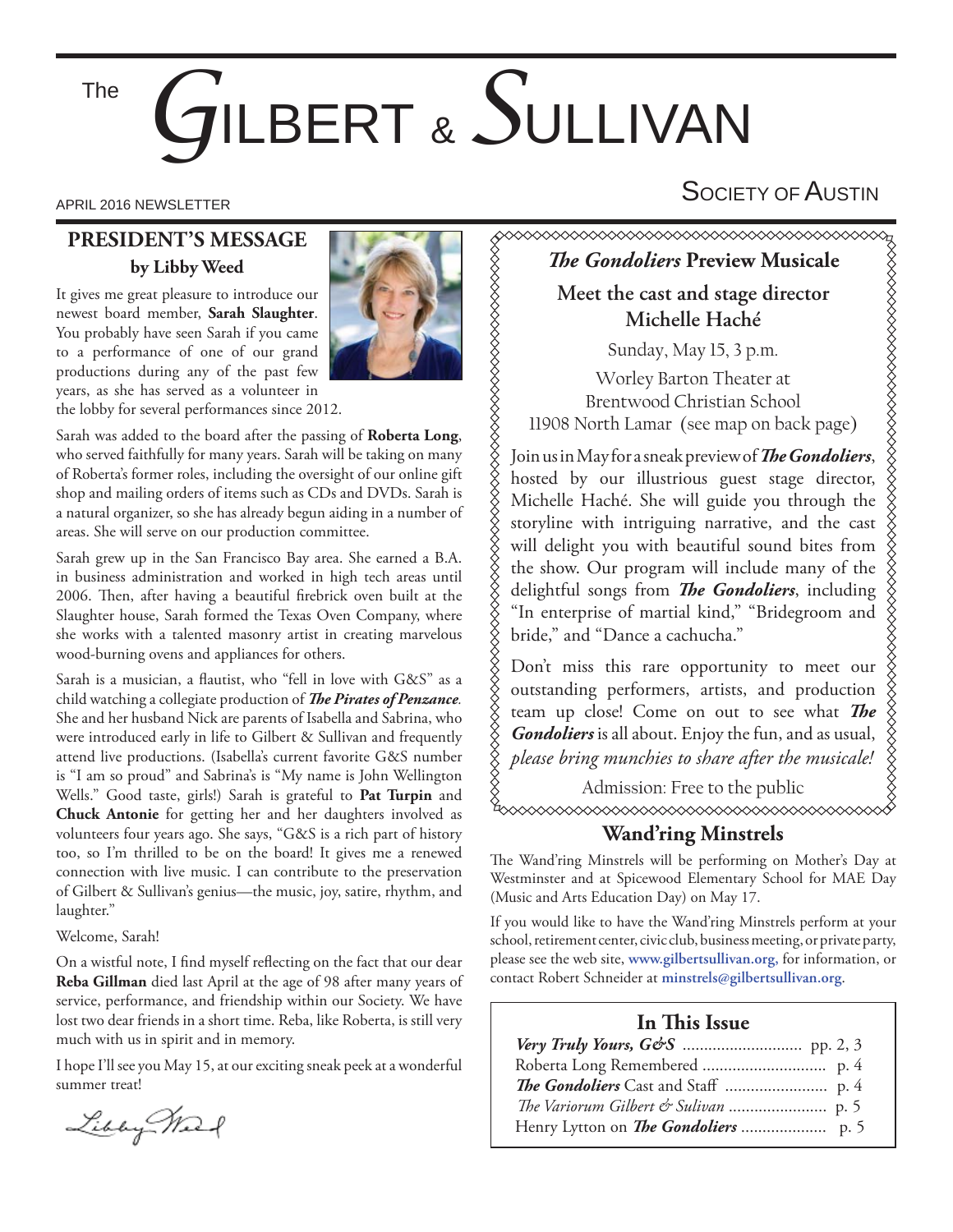#### *Very Truly Yours, Gilbert & Sullivan* **by Rosa Mondragon Harris**



On Sunday, February 21, at 3 pm, some 200 of us gathered at First Presbyterian Church for the Texas premiere of Gayden Wren's original play *Very Truly*  Yours, Gilbert & Sullivan. The playwright himself was in attendance for the two-act play of dramatic and comic readings from the correspondence of

William S. Gilbert and Arthur Sullivan. Songs from all 14 of the operas on which they collaborated were also sprinkled into the play, which was based on diaries, letters, contemporary memoirs and newspaper reports. Our cast featured **Allan Longacre** as Narrator, **Tamsen Cohagan** as Soprano, **June Julian** as Mezzo, **Holton Johnson** as Tenor, **Patrick Wright** as Baritone, and **David Fontenot** as Bass. **Karl Logue** was the pianist. Our Artistic Director, **Ralph MacPhail, Jr.**, took a break from his sabbatical to come direct, joining Music Director **Jeffrey Jones-Ragona**.

*From the back of the church, Tamsen started with a beautiful invocation from Princess Ida, "Minerva! / Oh, Goddess Wise!"* Allen told us that Gilbert and Sullivan, described by the New York Herald as "amiable, modest, simple, good-humored and vivacious men," first met on the set of Gilbert's operetta *Ages Ago* at the Royal Gallery of Illustration. Both men were already famous: Sullivan for his instrumental music, oratorios, and the operetta *Cox and Box;* Gilbert for some 14 plays and operas, as well as his nonsense verse published as *The Bab Ballads*.

Gilbert and Sullivan collaborated for the first time in 1871 on **Thespis**, an opera written for the Christmas extravaganza at the Gaiety Theatre. *Holton sang* "Little Maid of Arcadee" from Thespis, *telling the mildly cynical story of a love affair gone wrong.* Four years passed between *Thespis* and Gilbert and Sullivan's next opera, *Trial By Jury,* during which they occasionally collaborated on nonoperatic songs. *Tamsen and Holton offered us "Sweethearts," which was written in connection with Gilbert's 1874 play of the same name. Holton, Tamsen, and June followed with "Oh, gentlemen, listen, I pray" from Trial By Jury*.

I was surprised to learn that George Grossmith had never acted before being hired for Gilbert and Sullivan's next opera, *The Sorcerer*. The show was a great success and Grossmith performed as the comic lead in the next eight Gilbert and Sullivan operas. *Patrick then sang the wonderful "My name is John Wellington Wells" from The Sorcerer.*

In the team's next work, *H.M.S. Pinafore,* many people thought that Grossmith's character, Sir Joseph, was modeled on W.H. Smith, the humbly born millionaire bookseller recently appointed First Lord of the Admiralty. *David and the cast next sang Sir Joseph's telling of the rise of his career, "When I was a lad."* The early reviews for H.M.S. Pinafore were generally positive, but the use of the word "damme" shocked audiences. Nonetheless, the opera became an international sensation, with eight different pirated productions of the work played simultaneously in New York.

In an effort to prevent unauthorized American productions of their new opera, *The Pirates of Penzance*, Gilbert and Sullivan decided to premiere the new opera in New York. It was their most ambitious work to date and included an unusual feature, a male chorus of policemen who appeared only in the second act. *David and the*  *cast sang one of my husband's favorite selections from the show,*  "When the foeman bares his steel." **The Pirates of Penzance** was a great hit with New York audiences and critics alike.

Sullivan returned to England and began work on a new opera, *Patience*. *Holton next sang, "Prithee, pretty maiden."* Shortly after the show opened, we're told, *Patience* was transferred to the new Savoy Theatre, the first theater in London lit entirely by electricity and the site of all future Gilbert and Sullivan premieres.

Their next opera, *Iolanthe*, contained a song for Lord Mountararat which was a ringing affirmation of the utter uselessness of the House of Peers. In 1909, during a campaign against the veto power of the House of Lords, its opponents appealed to Gilbert for permission to use the song as a campaign hymn. Gilbert did not permit the use of his song, and stated that they did not express his own views. *David and the cast offered us "When Britain really ruled the waves."* 

In 1884, Gilbert and Sullivan adapted Gilbert's play, *The Princess*, and delivered *Princess Ida*. The Prince and his friends disguise themselves to gain entrance to a women's university in Act II. *Dressed in school robes, David, Holton, and Patrick sang the always amusing "I am a maiden" from Princess Ida.*

For their next opera, the team gave audiences grim and melodramatic *Ruddigore. June demonstrated the show's tone with the ballad, "Sir Rupert Murgatroyd." Ruddigore* was not considered a success and only ran nine months. The opera's greatest trouble, most people agreed, was that it happened to follow *The Mikado*, the most popular comic opera ever written. **The Mikado** was also impressive lyrically and musically. *As the trio of Ko-Ko, Pooh-Bah, and Pish-Tush, trying to ϔigure out which of them shall volunteer to be beheaded, David, Patrick, and Holton sang "I am so proud" from*   $The Mikado.$ 

The two men followed *Ruddigore* with their most serious work, The Yeomen of the Guard. In addition to the change in tone, the opera also dispensed with the usual upbeat opening chorus. Instead, the curtain rose on mezzo-soprano Jessie Bond alone onstage at a spinning wheel, singing a sad song of love. *June sang Bond's opening number, "When a maiden loves." Then, led by Patrick and Tamsen, the cast presented the audience with another song from The Yeomen of the Guard*, "I have a song to sing, O."

**The Gondoliers** was Gilbert and Sullivan's next collaboration and was a hit second only to *The Mikado*. Sullivan used a variation on a musical technique he claimed to have invented, the idea of setting up separate tunes and then combining them. Heard in *The Sorcerer*, The Pirates of Penzance, and The Mikado, the most ingenious and certainly the most difficult demonstration of this technique was in a quartet in *The Gondoliers*. "In a contemplative fashion" was *delightfully sung by Tamsen, June, Holton, and Patrick.*

The relationship between the two men had been suffering for years, but they managed to come together to work on two more operas. *Utopia, Limited* opened in 1893 and was popular with audiences, but it was a costly endeavor and was withdrawn after an eight month run. *"Although of native maids the cream" from Utopia, Limited was sung by Tamsen and June.*

In 1896, Gilbert and Sullivan brought us their final opera, The Grand Duke. The title character was the ruler of a tiny German

*(continued on next page)*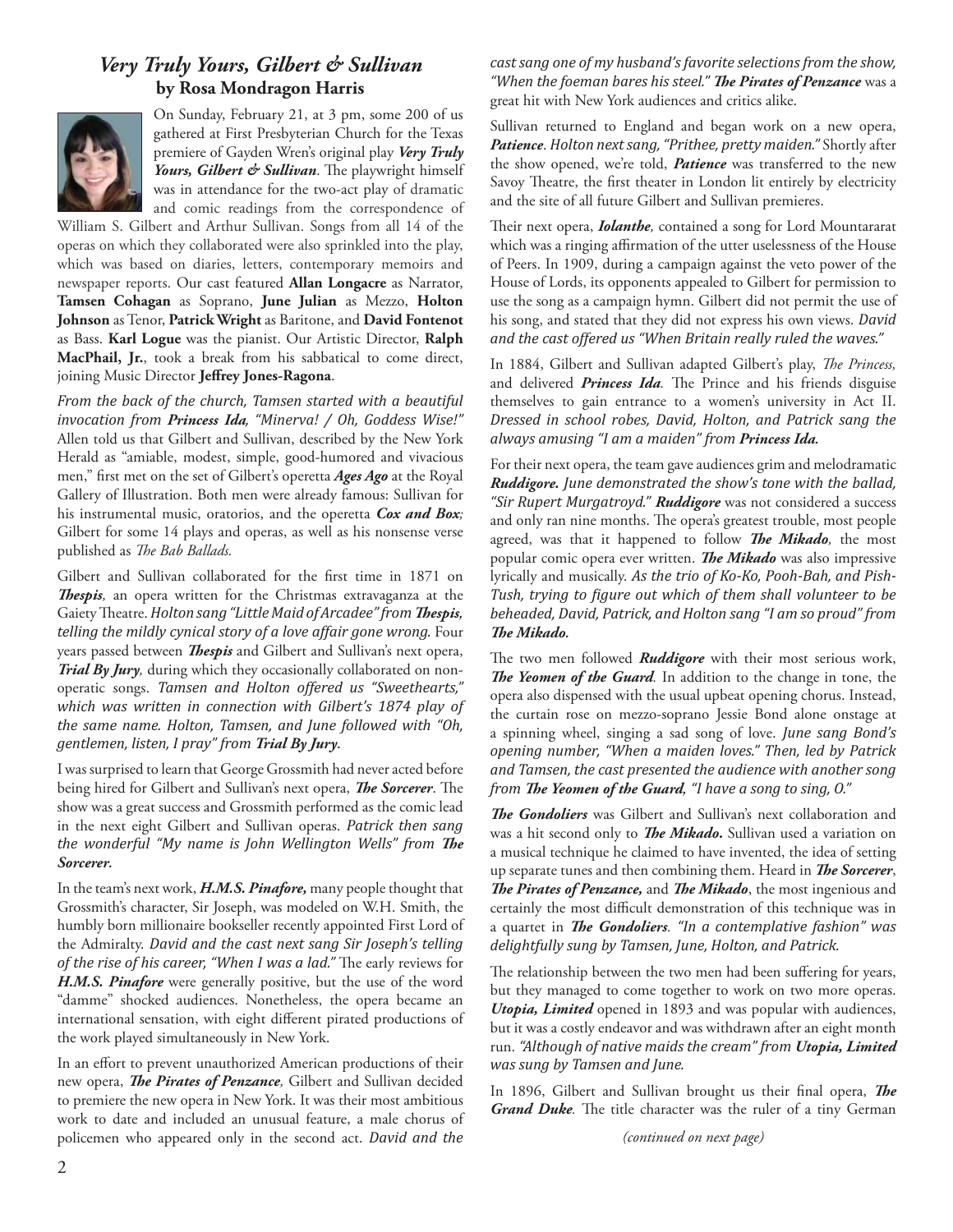#### *Very Truly Yours, Gilbert & Sullivan*



*(front, l-r)* Allan Longacre, June Julian, Gayden Wren, Tamsen Cohagan, Karl Logue *(back, l-r)* Holton Johnson, David Fontenot, Patrick Wright



me," Gayden Wren has an audience of 35 in stitches with a delightfully entertaining mishmash of songs, comedy, and oddities from his own repertoire—everything from G&S to Johnny Cash's "I've Been Everywhere." Jeanne Sasaki provides the piano accompaniment.

#### *(continued from previous page)*

principality, and despite his enormous wealth he is the cheapest man in the world. *June and David stepped forward and offered us "As*  o'er our penny roll we sing." Unfortunately, The Grand Duke was a failure and only ran for five months.

The two partners separated, without ever officially agreeing to do so. Sullivan continued to write operas for the Savoy with several other collaborators. Gilbert moved into semi-retirement, taking up the automobile and attending to his voluminous correspondence. On November 22, 1900, The Times of London announced that Sir Arthur Sullivan had died at the age of 58. *Fittingly, Patrick sang*  "Is life a boon?" from The Yeoman of the Guard. In 1907, Gilbert was knighted by King Edward, almost 25 years after Sullivan, and he passed away in May of 1911.

 *photos of the event courtesy Steve Schwartzman see more at* **gilbertsullivanaustin.smugmug.com**



an audience-eye view of the production

June and Patrick illustrate the action of the song, "Sweethearts"





Tamsen and June sing "Although of native

Today, Allen told us, more than 200 professional and amateur groups in the United States and Canada alone perform primarily or exclusively the works of Gilbert and Sullivan. These productions are seen and loved by millions. Gilbert and Sulivan's collaborations have become the world's most popular body of musical-theater works, second only to Shakespeare in the history of Englishlanguage theater. *The cast concluded the show with "Try we life-long" from The Gondoliers.* 

The audience proceeded to the lobby of the church for refreshments, a meet-and-greet with the cast and playwright, and a book signing of Wren's A Most Ingenious Paradox: The Art of Gilbert and Sullivan. Through their words, the audience had been brought even closer into the minds of Gilbert and Sullivan, and it was a captivating afternoon for all.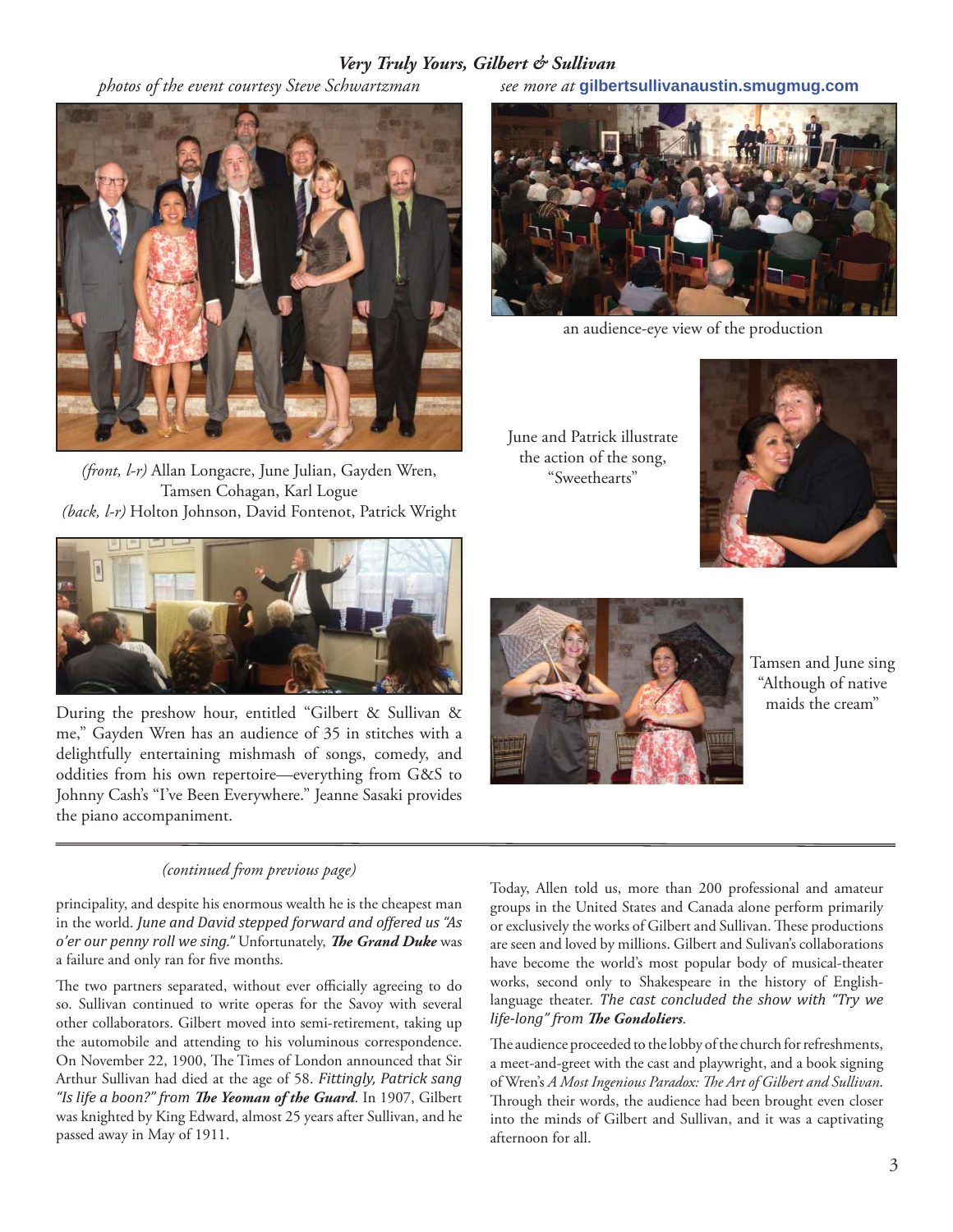### **Roberta Long, Devoted Friend and Supporter**

The Austin Gilbert & Sullivan Society lost a beloved friend in the passing on Tuesday, March 1, of our Executive Vice President, **Roberta Long**. This summer's production of *The Gondoliers* will be dedicated to the memory of Roberta—supporter, volunteer, and board member *par excellence*.



If you have attended any of our summer productions or our musicales throughout the year, you have seen Roberta, often sporting a classy chapeau, at the merchandise table. She was ready to assist guests with CDs, DVDs, books, T-shirts, or any memorabilia needed.



Roberta and her husband Mark have been true Savoyards for decades. Mark has performed in the cast of almost every summer production over the past twenty years, while Roberta has steadfastly supported our efforts through assisting with the budgeting process, writing grant applications, planning events, preparing delicious refreshments, and attending virtually every performance. Roberta and Mark's son Steven has also appeared in G&S productions here and in Israel.

A legendary teacher and leader of Torah studies for Congregation Agudas Achim, Roberta was generous with her knowledge of Hebrew law and held many of us spellbound with her ability to expound eloquently on related subjects.

We have lost a dear friend, as last spring we lost our beloved Reba Gillman. But, like Reba, Roberta will be long remembered and her influence will continue to be felt throughout the coming years. Join us this summer to honor the memory of Roberta at *The Gondoliers*.

## *The Gondoliers* Cast and Staff

The Duke of Plaza-Toro – **Bob Beare** Luiz – **Jerry Cordova** Don Alhambra del Bolero – **Arthur DiBianca** Marco Palmieri – **Holton Johnson** Giuseppe Palmieri – **Derek Smootz** Antonio – **Jake Jacobsen** Francesco – **Danny Castillo** Giorgio – **Jay Young** Annibale – **Clint Cox** The Duchess of Plaza-Toro – **Patricia Combs** Casilda – **Corinna Browning** Gianetta – **Priscilla Salisbury** Tessa – **Angela Irving** Fiametta – **Jennifer Garza** Vittoria – **Diana Rodriguez** Giulia – **Sarah Manna** Inez – **Janette Jones**

Chorus of Contadine: **Elizabeth Etter, Jayda Maret, Erica Salinas, Sarah Steele, Jamieson Taylor**

Chorus of Gondoliers: **Bruno Barbosa, Andy Fleming, Paul Halstead, Ezra Hankin, Tristan Tierney**

Artistic Director: **Michelle Haché** Music Director: **Jeffrey Jones-Ragona** Production Manager: **Bill Hatcher** Stage Manager: **Monica Kurtz** Set Designer: **Ann Marie Gordon** Lighting Designer: **Jennifer Rogers** Costume Coordinator: **Pam Fowler** Choreographer: **Christine Jean-Jacques**

Pianist: **Jeanne Sasaki** Assistant Chorus Master: **Andy Fleming**

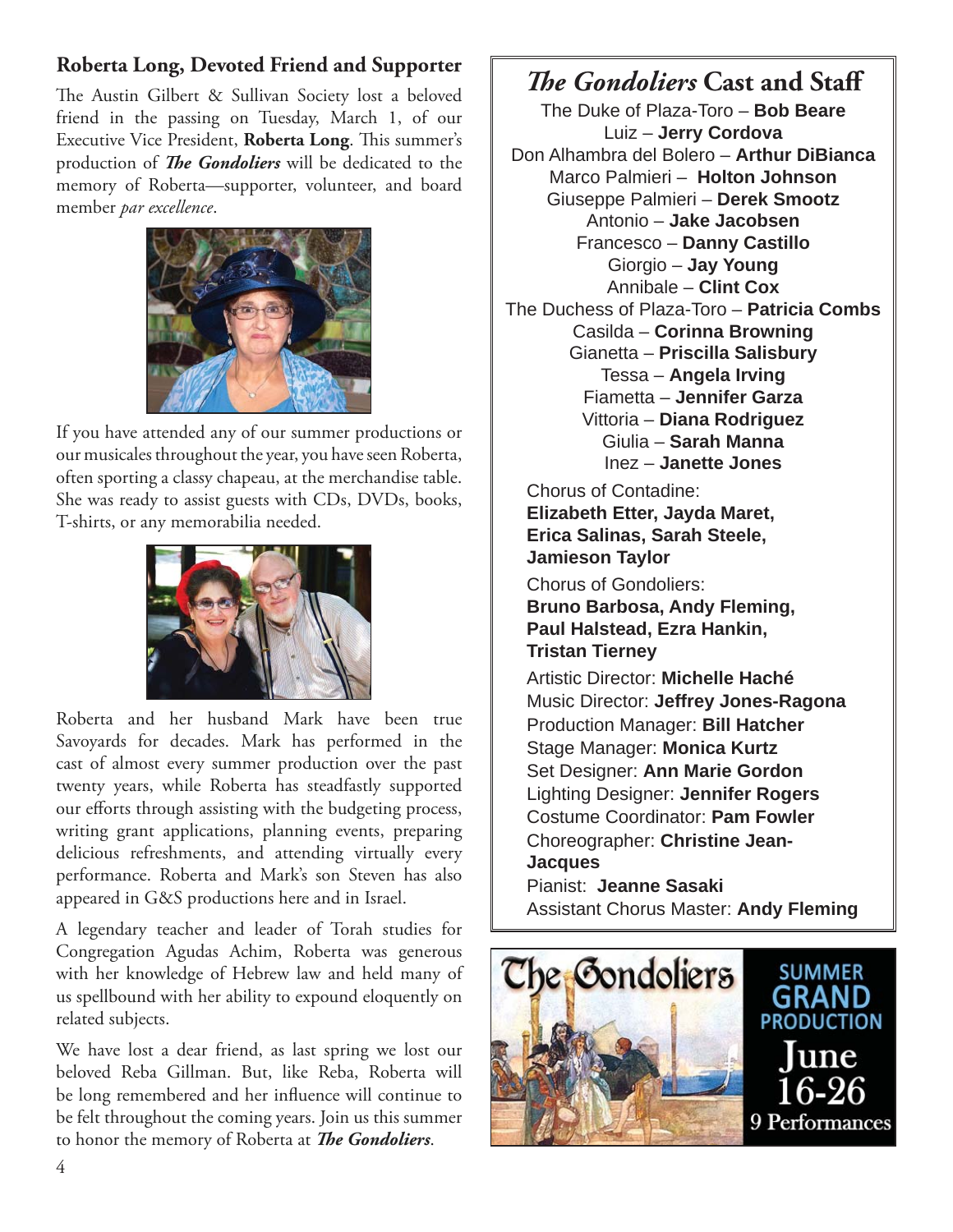#### **A Very Important New Book Just Published by Ralph MacPhail, Jr.**

*The Variorum Gilbert & Sullivan*, Volume I, was published by Oakapple Press in December. It's a labor of love by two Savoyardscholars, Marc Shepherd and Michael Walters. The 781-page volume contains an extensive General Introduction of 169 pages, which introduces the challenge of presenting texts with virtually all known variant states along with editorial commentary. Volume I contains the first four Gilbert & Sullivan operas: *Thespis, Trial by Jury*, *The Sorcerer*, and *H.M.S. Pinafore*. And while Volume I was 35 years in gestation, the other four volumes are well along, and we are assured that they will appear at intervals of about one year.

What makes this work of such great interest is that the editors have not only compared printed texts, but they've unearthed preproduction manuscripts, combed the pre-production "license copies" submitted to the Lord Chamberlain for approval, surviving scraps of manuscript, prompt-books, and also compared vocal scores, sheet-music publication of the songs, and audio recordings reflecting traditional D'Oyly Carte performance practice. Earlier

books have treated the libretti in somewhat similar fashion, but never as comprehensively, carefully, or with such attention to detail. All the major archives have been consulted on both sides of the Atlantic, and on-line publishing has freed the editors from the trammels imposed by traditional publishers in terms of length, detail, and target audience.

In addition to the invaluable bibliographical information, the editors have corrected and clarified the often muddled history of the partnership, particularly the chronicle of the writing and composing of their joint works.

This is a labor of love, but the editors' achievement is in every way professional. It is a book that we Gilbertians have been hoping for for decades, and it belongs on the shelf of any student of W. S. Gilbert and his operas with Arthur Sullivan. It is available for \$40 from **www.lulu.com**.

#### **Send Us Your News!**

The next newsletter should arrive in late May; the deadline for submissions is May 10. Please send your news to **news@** gilbertsullivan.org. Thanks!

|                                     | <b>MEMBERSHIP FORM</b>                                                                                                                                                                                                                                                                                                                                                                          |
|-------------------------------------|-------------------------------------------------------------------------------------------------------------------------------------------------------------------------------------------------------------------------------------------------------------------------------------------------------------------------------------------------------------------------------------------------|
|                                     | We encourage you to join our Society. If you are a member, please check your membership renewal on the top of the mailing label.<br>If expired or near expiration, your membership needs to be updated! To correct your address, renew your membership, or become a<br>member, complete this form, and mail it to us with your check, payable to "GSSA," or call to join (512) 472-4772 (GSSA). |
| Please check a membership category: |                                                                                                                                                                                                                                                                                                                                                                                                 |
| $\Box$ Individual (\$20-\$29)       |                                                                                                                                                                                                                                                                                                                                                                                                 |
| $\Box$ Family/Group (\$30-\$49)     |                                                                                                                                                                                                                                                                                                                                                                                                 |
| $\Box$ Patron (\$50-\$99)           |                                                                                                                                                                                                                                                                                                                                                                                                 |
| Grand Duke or Duchess (\$100-\$249) | Does your company match donations? _____________________                                                                                                                                                                                                                                                                                                                                        |
| $\Box$ Major General (\$250-\$499)  |                                                                                                                                                                                                                                                                                                                                                                                                 |
| $\Box$ Pooh-Bah (\$500-\$999)       | I'd like to volunteer. I'm interested in:                                                                                                                                                                                                                                                                                                                                                       |
| <b>Pirate King (\$1000-\$2499)</b>  |                                                                                                                                                                                                                                                                                                                                                                                                 |
| $\Box$ Savoyard (\$2500 & up)       |                                                                                                                                                                                                                                                                                                                                                                                                 |
|                                     | We are proud to list our members in our programs, but if you would prefer NOT to be listed in our programs, please check here:                                                                                                                                                                                                                                                                  |

#### **Henry Lytton on** *The Gondoliers*

Sir Henry Lytton joined the D'Oyly Carte Opera Company in 1884 and performed with them for most of the next 50 years, the last 25 as principal comedian. In his 1922 book, *The Secrets of a Savoyard*, he summarized the play that is our summer production as follows:

**The Gondoliers** tells of the strange and romantic fortunes of two sturdy Republicans who are called upon jointly to assume the responsibilities of Monarchy. They are Marco and Guiseppe Palmieri, who ordinarily follow the calling of Venetian gondoliers, and who hold staunchly to the doctrine that "all men are equal." Kingship does, indeed, seem rather less abhorrent to their ideas when they are summoned to fill that exalted office themselves, but at the same time they do concede that neither their courtiers nor their menials are their inferiors in any degree. Indeed, when they rise in the scale of social importance they see that their subjects rise too, and perhaps it is not surprising that in this quaint court of Barataria are functionaries basking in the splendour of such titles as the Lord High Coachman and the Lord High Cook. Even in the heart of the most democratic of mankind does the weakness for titles eternally linger!



*Lytton as Jack Point, his favourite role*